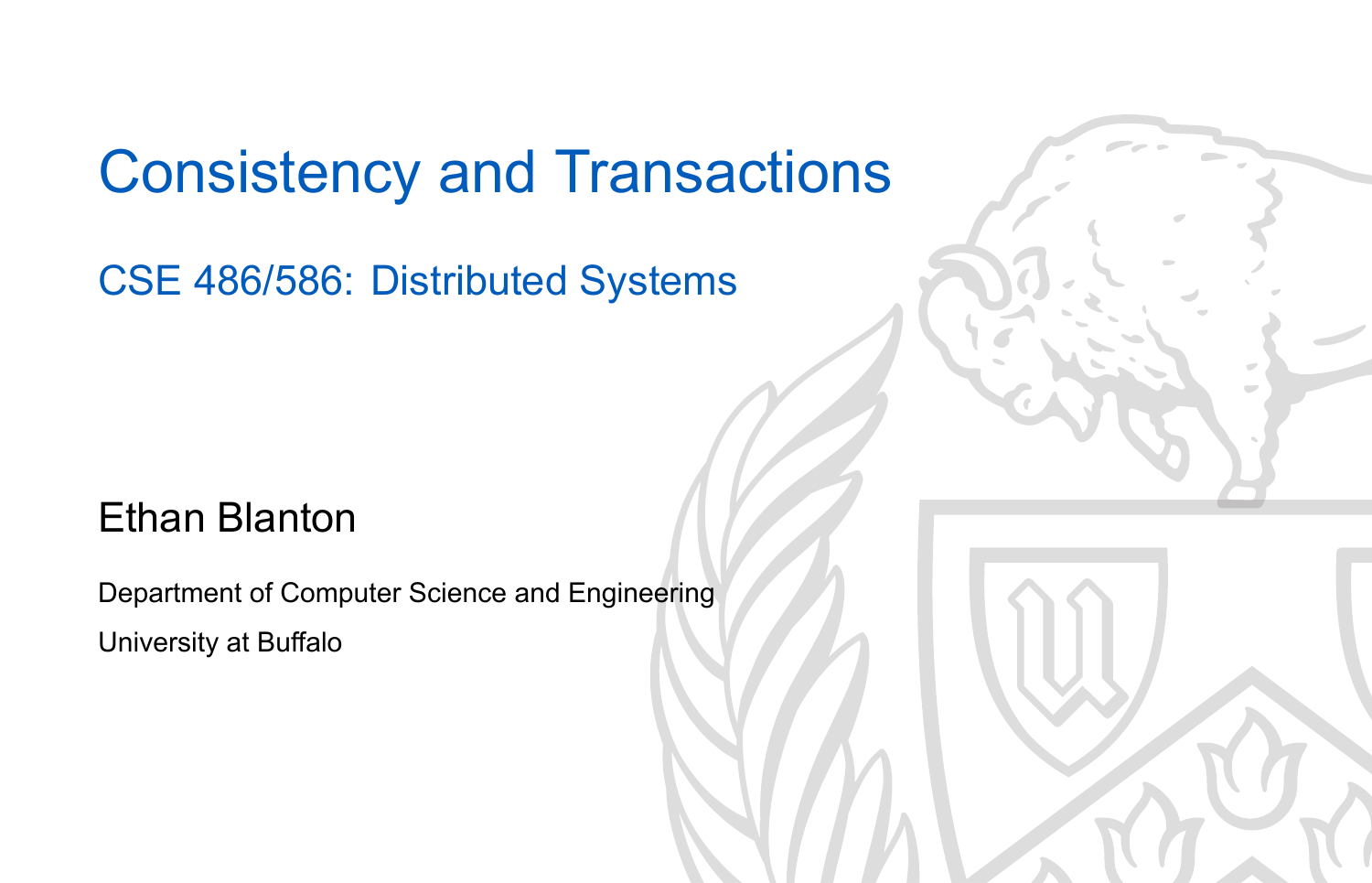#### **Consistency**

Many applications have consistency requirements.

Sometimes we think of these as invariants:

 $\blacksquare$  The number of items in inventory cannot fall below zero

**Introduction** Transactions Conflicts Serializability 2PL Summary References

■ The forward and reverse pointers in a doubly-linked list will be reflexive

Sometimes they are conditional:

- $\blacksquare$  If a debit fails, the corresponding credit must also fail
- A file transfer must be verified complete before the source is removed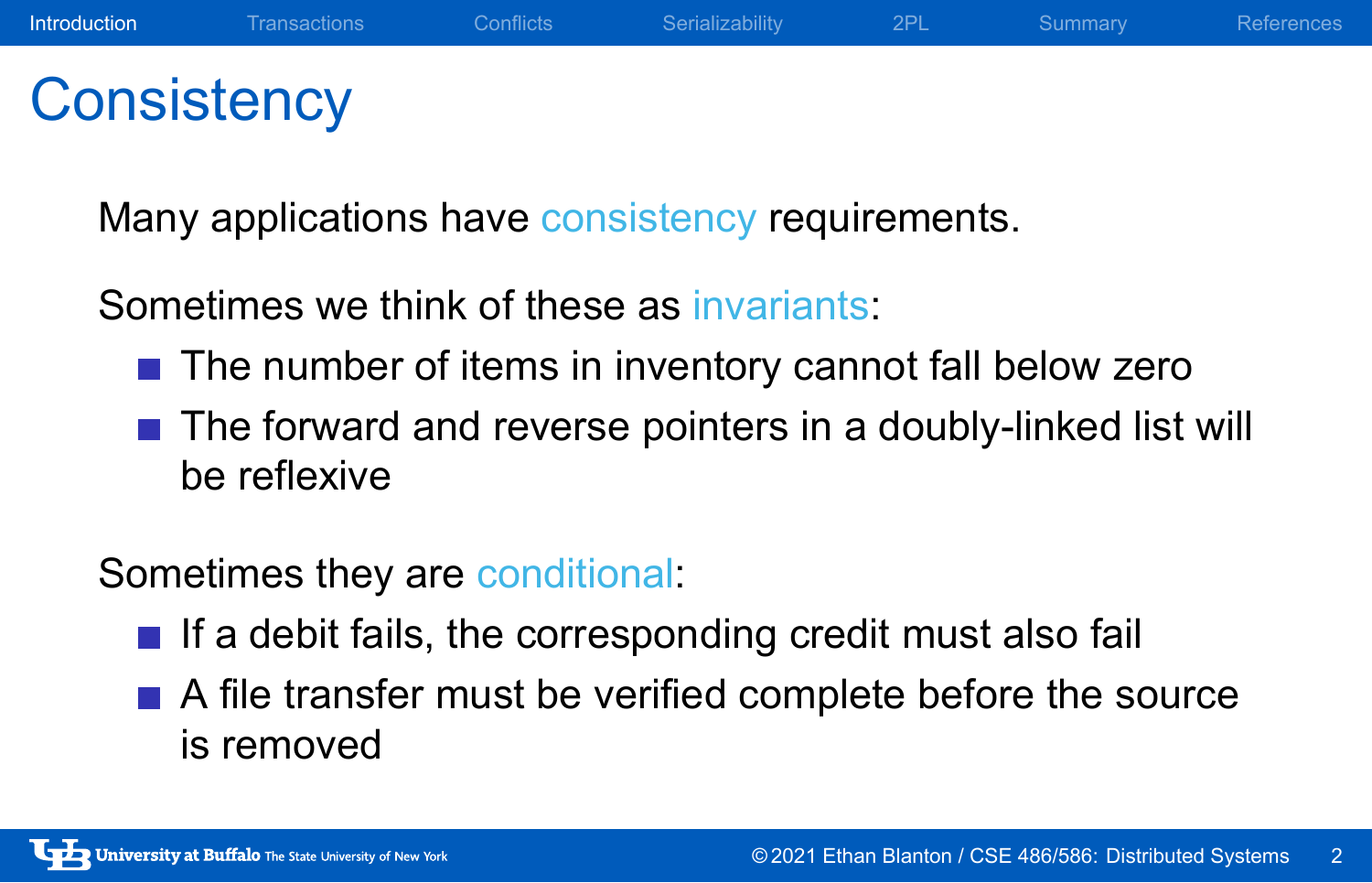## Distributed Consistency

In a distributed system, consistency may require consensus.

What if inventory is spread through warehouses across the country?

**Introduction** Transactions Conflicts Serializability 2PL Summary References

What if the debiting account and crediting account are at different institutions?

This introduces FLP to the mix!

Failure detection and timeouts are often used.

(We won't look at this just yet.)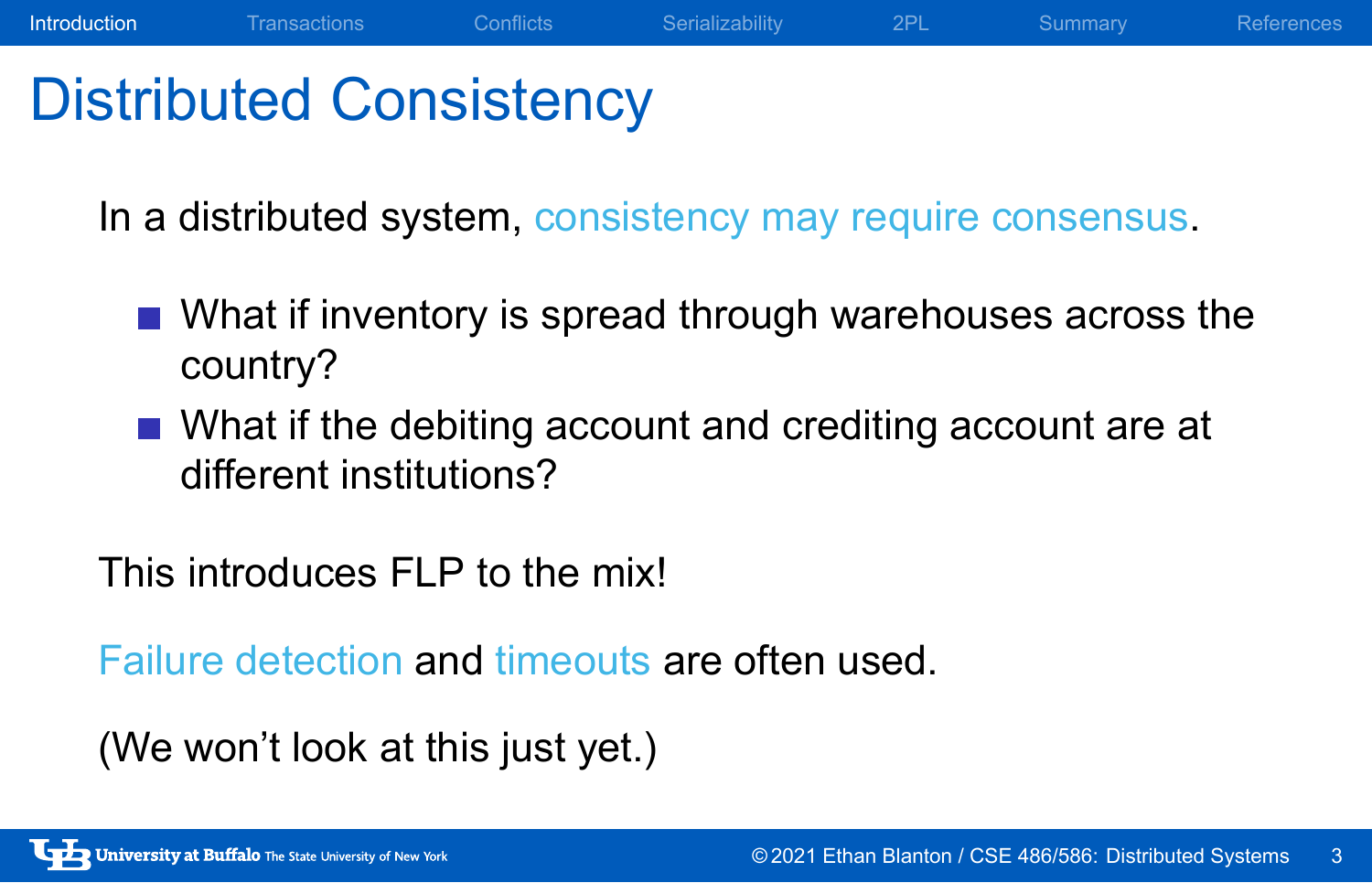#### **Transactions**

Consistency may be violated during a computation.

For example, that bank transfer:

- 1. A quantity is debited from one account
- 2. The same quantity is deposited to another account

**Introduction** Transactions Conflicts Serializability 2PL Summary References

In between, the accounts are inconsistent: money is lost!

These actions together form a transaction [2].

Consistency is maintained before and after the transaction.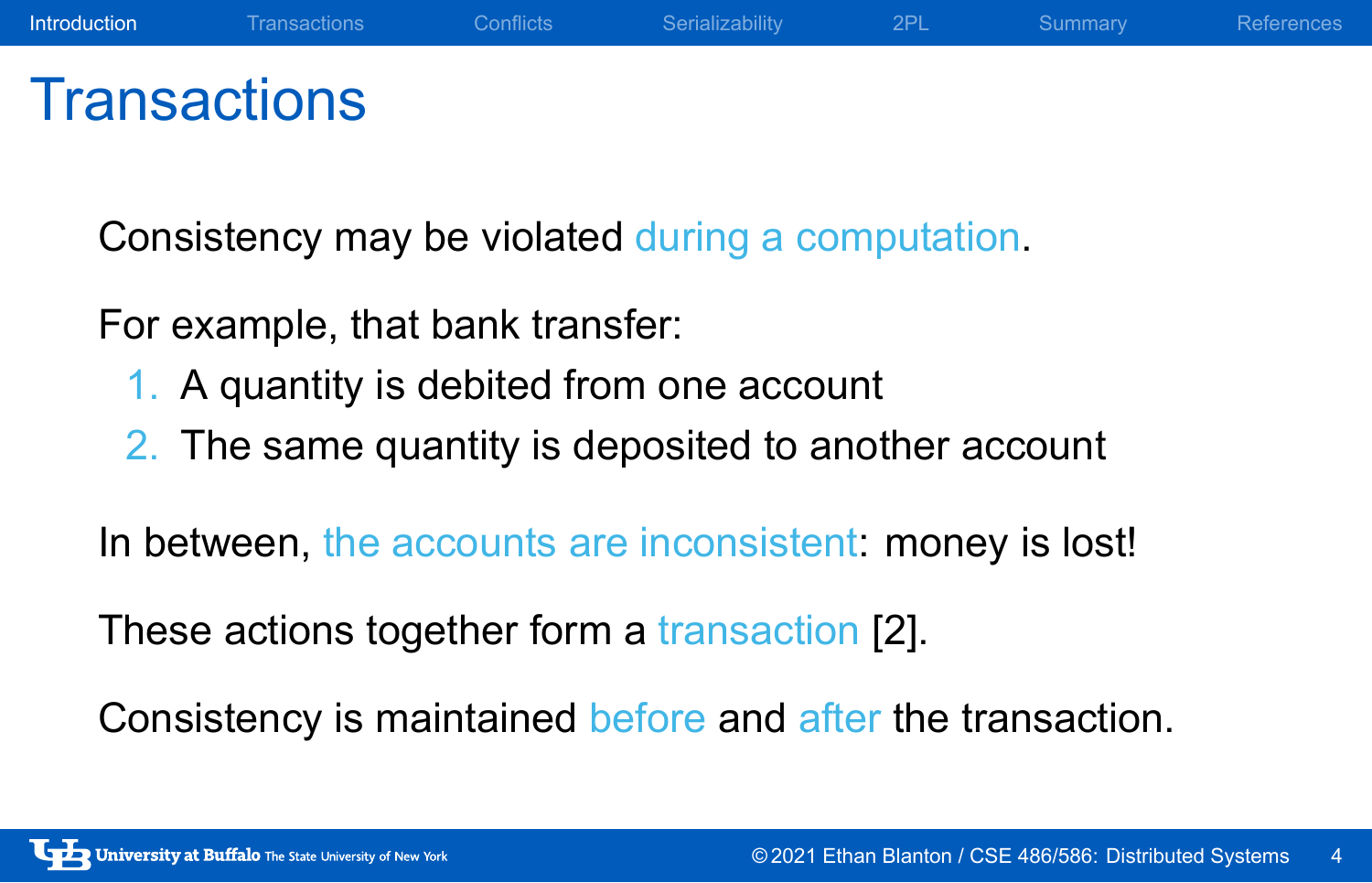#### Atomic Transactions

With concurrency, transactions require atomicity.

Recall:

 $\blacksquare$  If a debit fails, the corresponding credit must also fail

**Introduction** Transactions Conflicts Serializability 2PL Summary References

What happens if:

- $\blacksquare$  The debit succeeds but the credit fails?
- $\blacksquare$  The debit fails but the credit succeeds?

A transaction must:

- Never expose partially-complete results
- Either fully succeed or fail without effect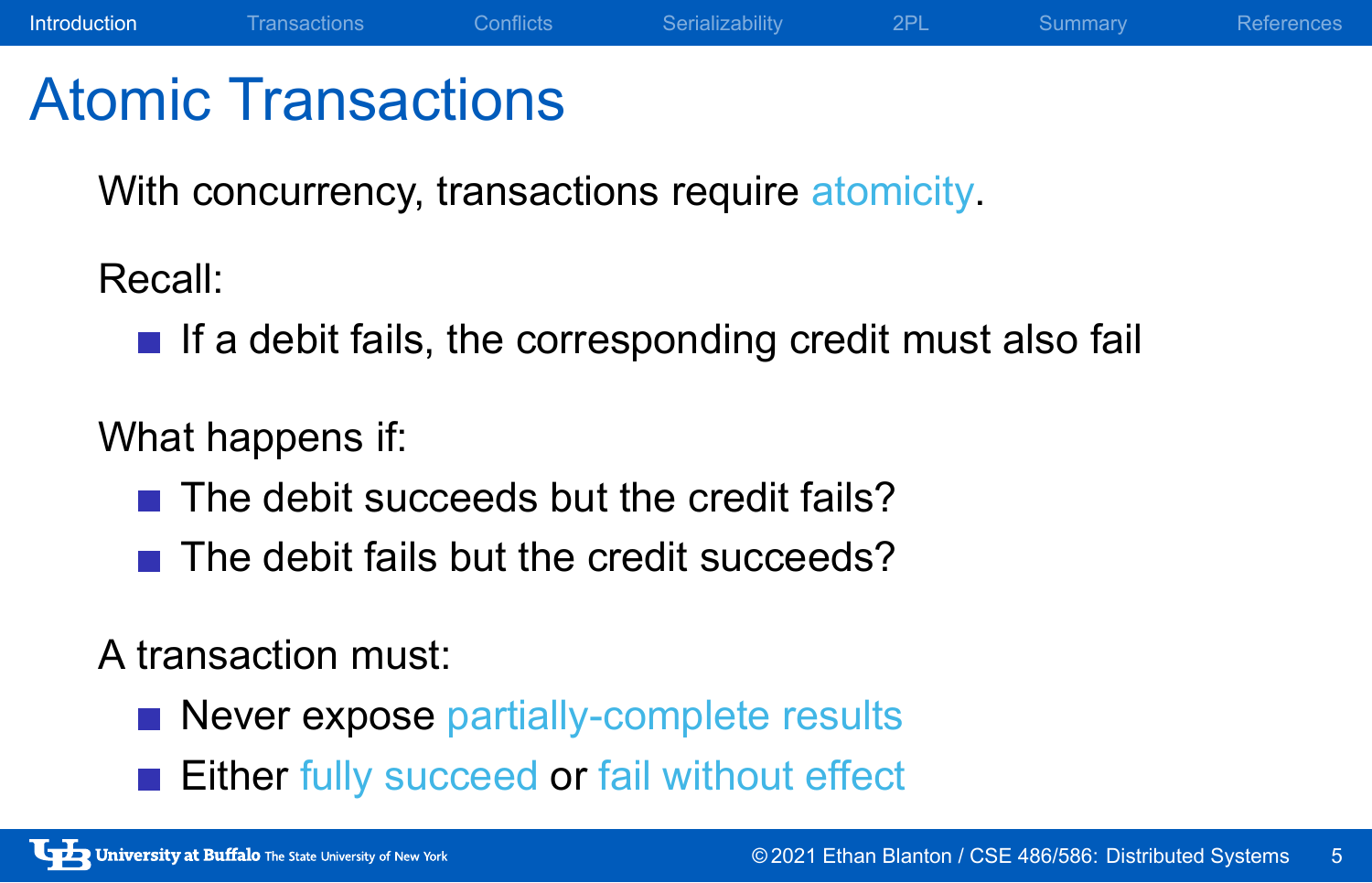## **Schedules**

Each transaction is made up of individual actions.

A schedule is some sequence of those actions.

A consistent schedule is such a schedule that ensures that each transaction sees a consistent state.

Consistent schedules trivially maintain consistency.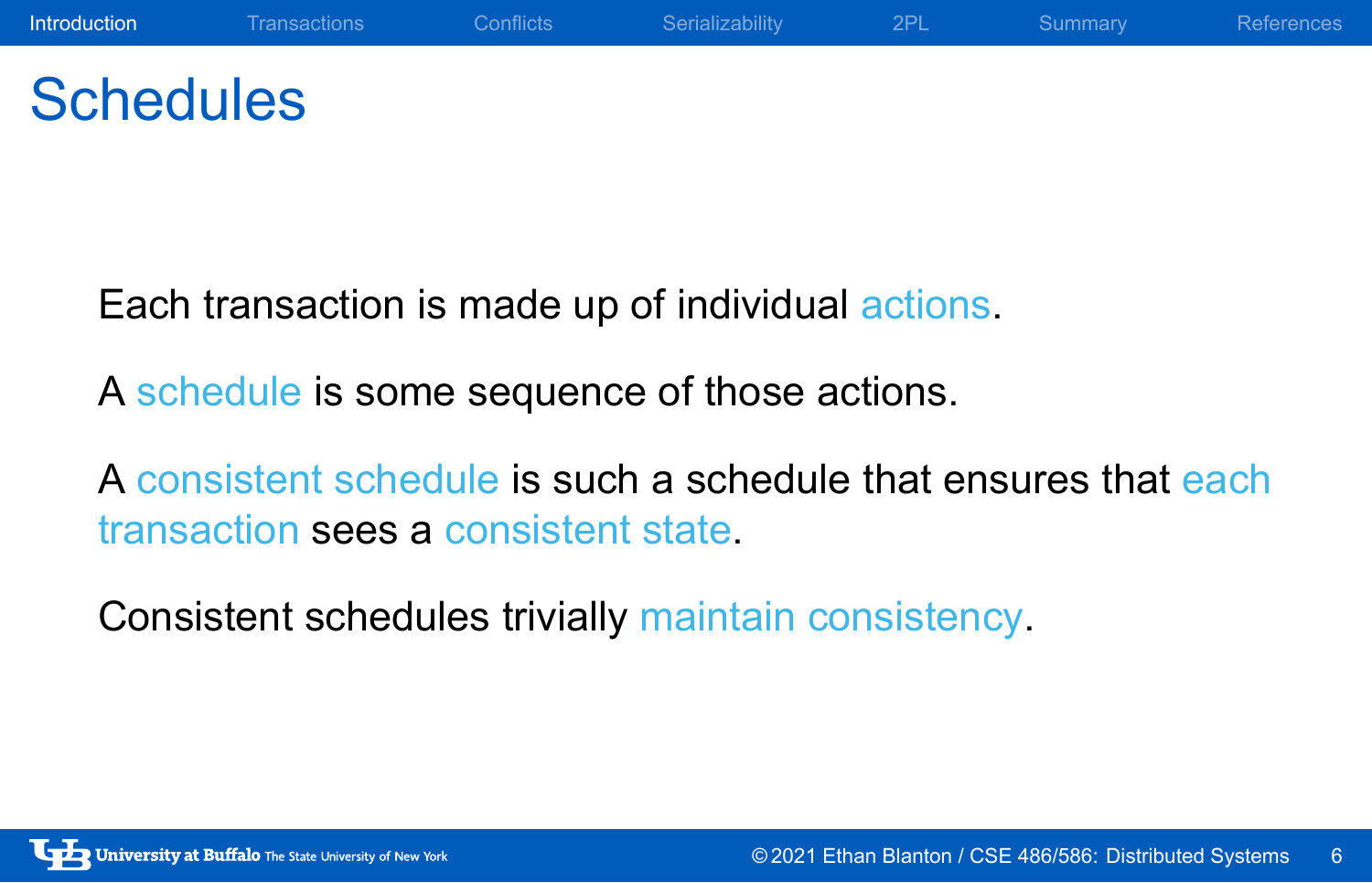#### **Administrivia**

Course evaluations are available!

Please fill out your evaluations.

I read every evaluation, and I make changes to courses.

**Introduction** Transactions Conflicts Serializability 2PL Summary References

Tell me:

- **No. 20 What worked for you**
- What didn't work for you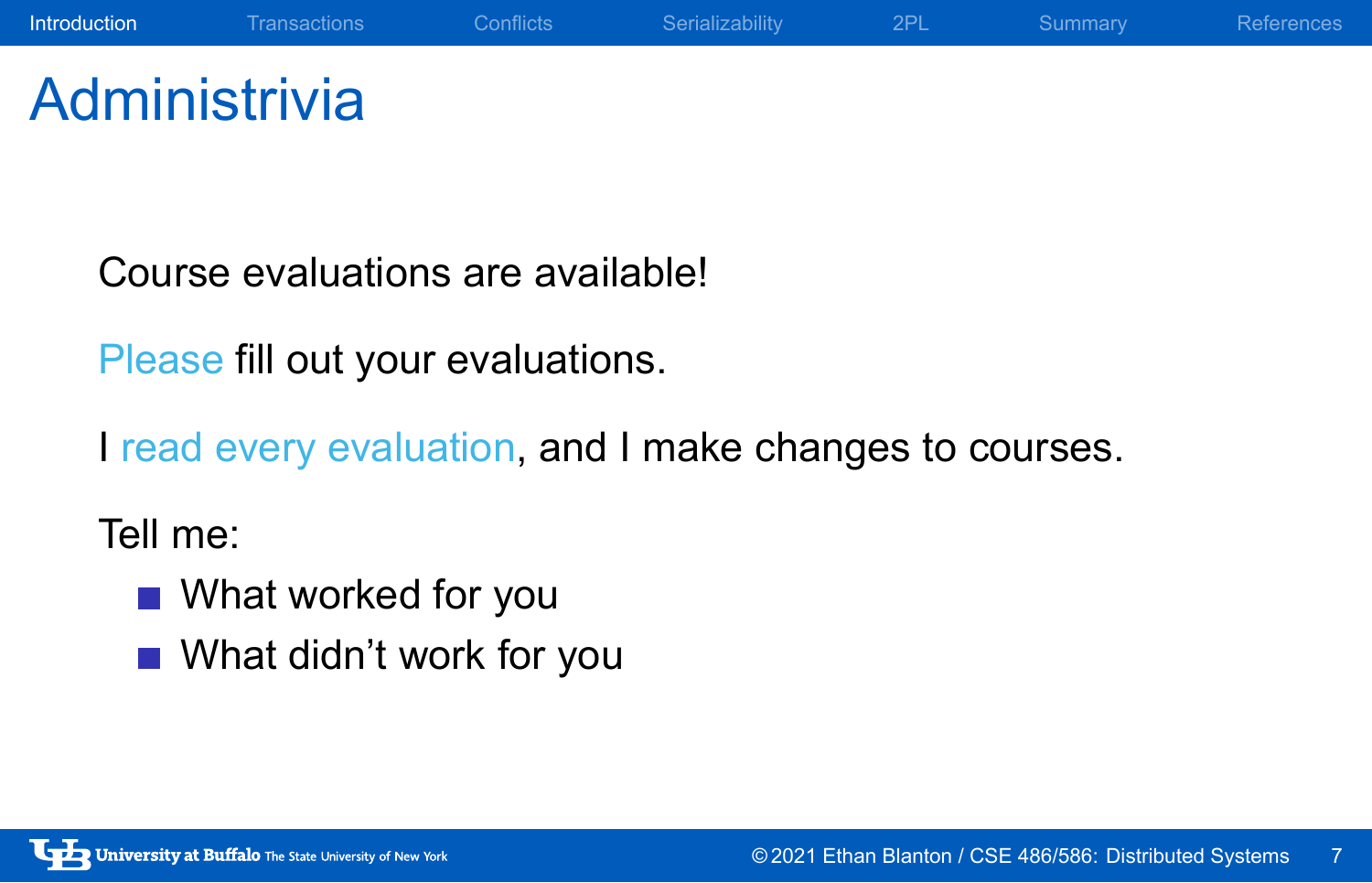### **Consistency**

Transaction consistency depends on correct transactions.

We will assume that transactions are correct.

This allows us to state that:

If the system is consistent before a transaction begins, it is consistent after the transaction completes.

It is our job to schedule transactions to preserve this.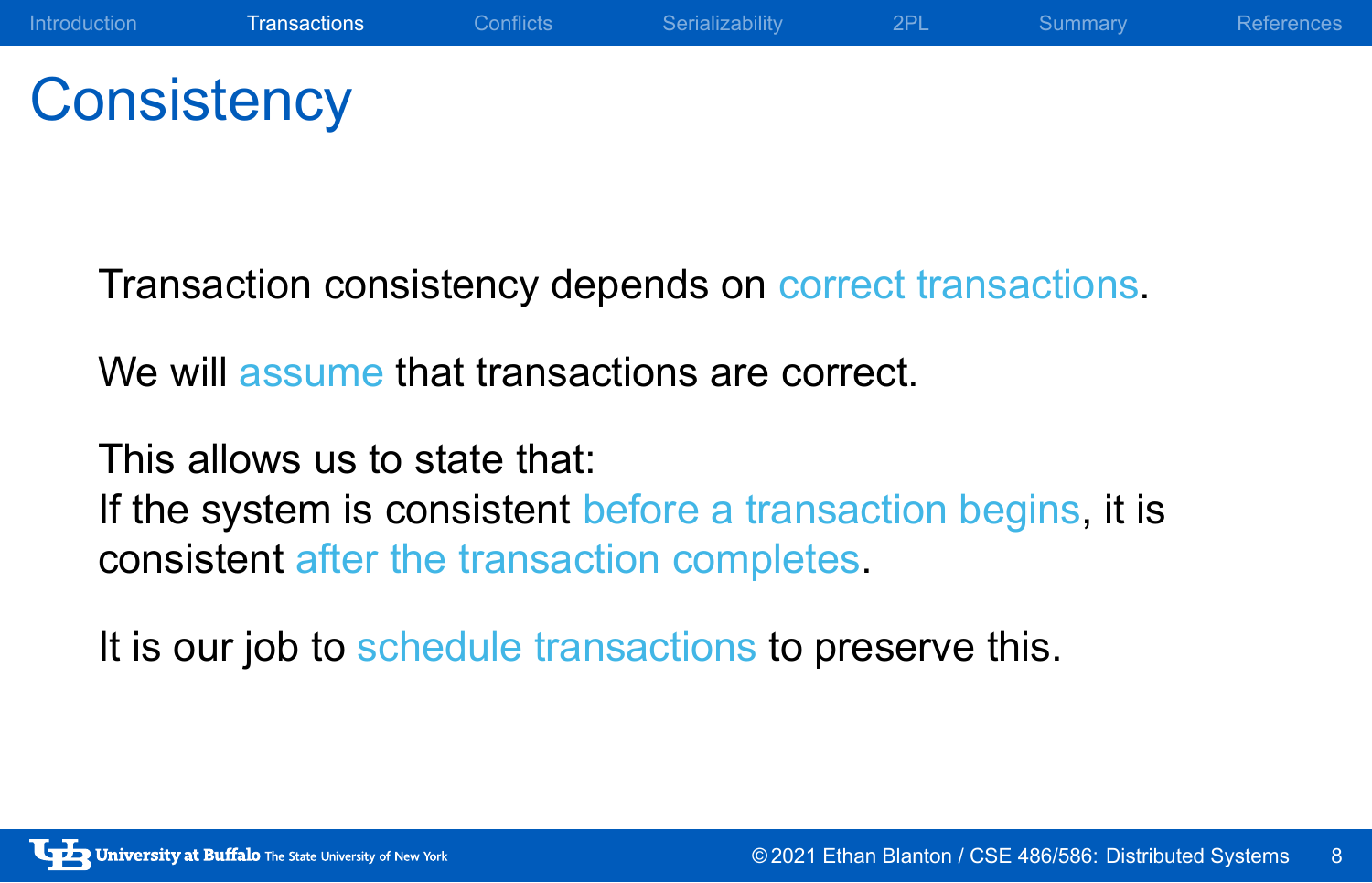## **Atomicity**

T1:

savings ← savings - \$200 checking ← checking + \$200

What if T1 fails between lines 1 and 2?

Transactions normally have three operations:

- **Degin**
- commit
- abort

A committed transaction is completely successful. An aborted transaction never happens.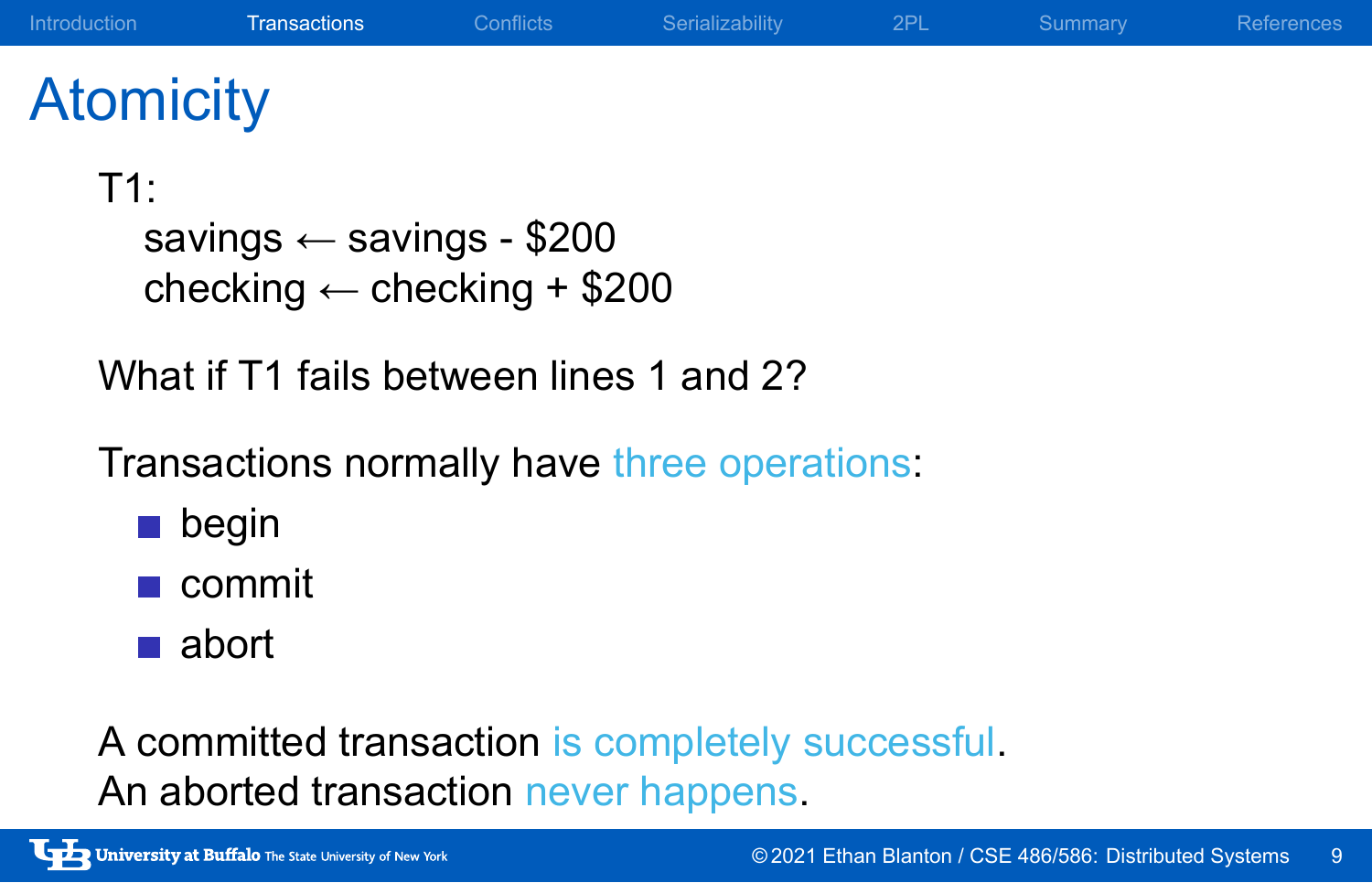## Example Transactions

Suppose we have the consistency constraint  $A = B$ .

| T2.                       |
|---------------------------|
| $A \leftarrow A \times 2$ |
| $B \leftarrow B \times 2$ |
|                           |

Introduction Transactions Conflicts Serializability 2PL Summary References

Is it OK to:

- Run T1, then T2?
- Run T2, then T1?
- Run line 1 of T1, then T2, then line 2 of T1?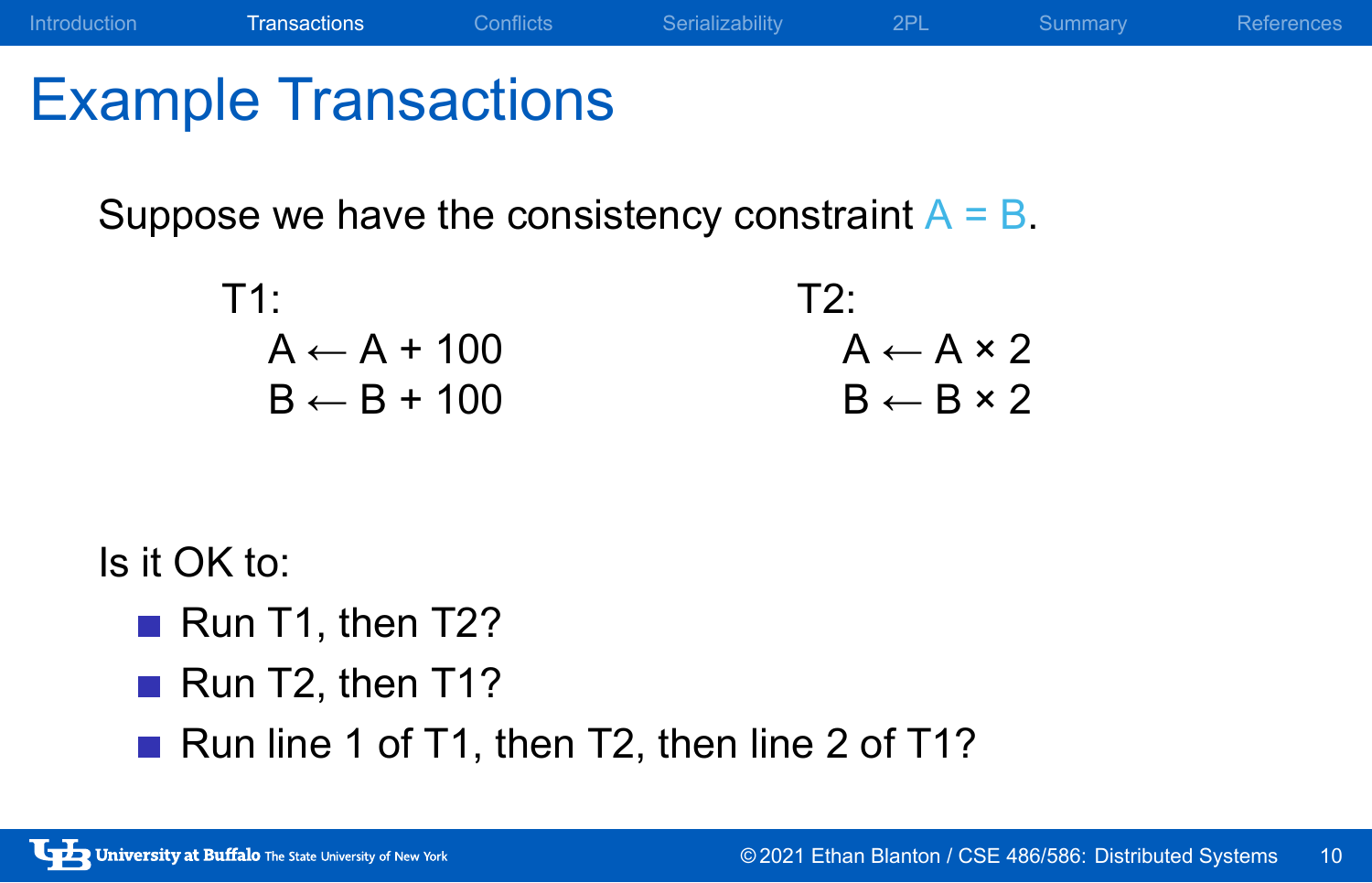## Example Transactions

Suppose that T1 and T2 operate on accounts:

T1: savings ← savings - \$100 checking ← checking + \$100 T2: total ← savings total  $\leftarrow$  total + checking

Introduction Transactions Conflicts Serializability 2PL Summary References

What if T2 runs between lines 1 and 2 of T1?

Does this represent the actual total of the accounts?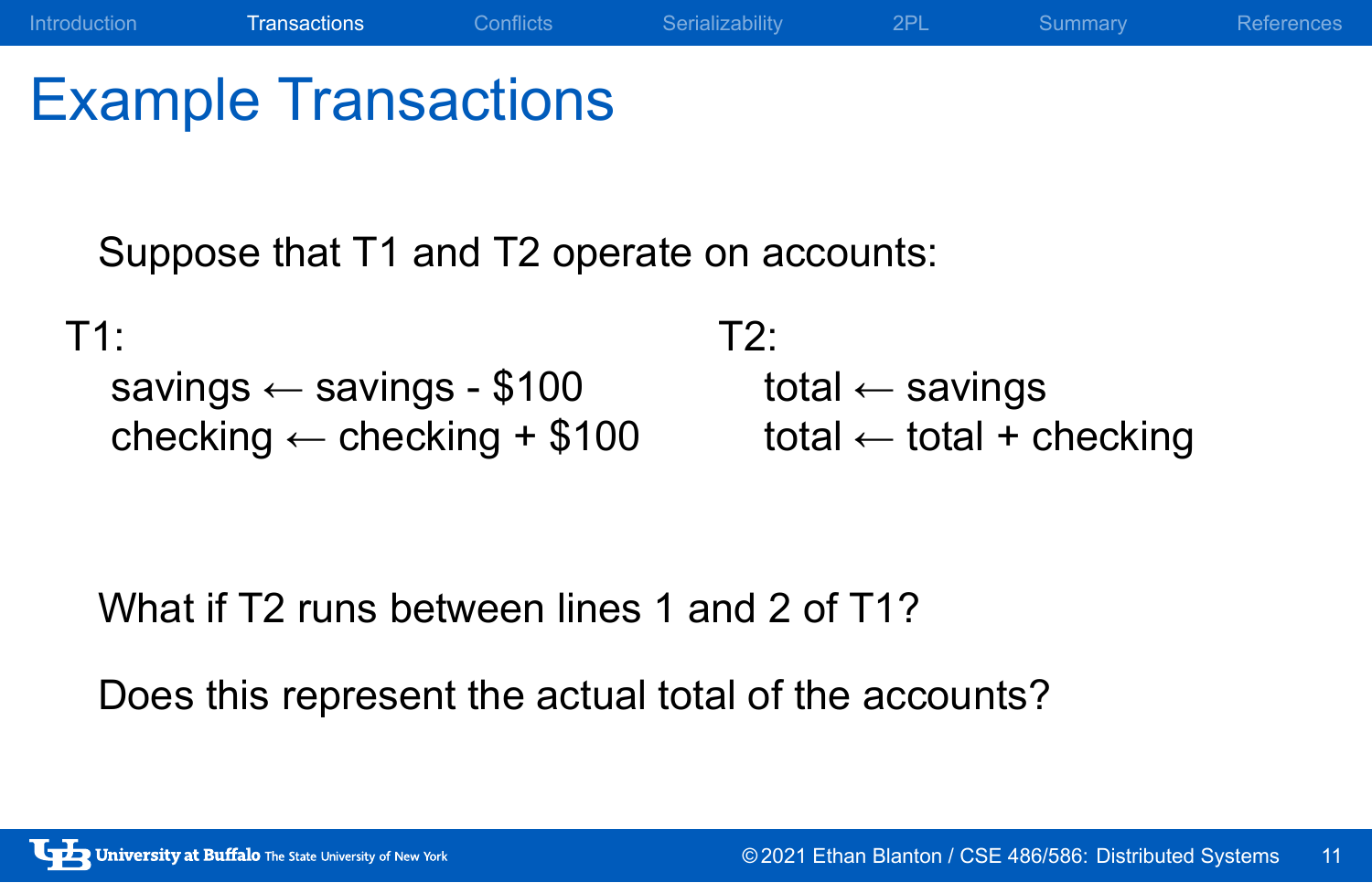#### **Concurrency**

Why have concurrency at all?

We can just run transactions one at a time!

Consider: ISIS, Raft.

This is serial execution and it ensures consistency.

It is also inefficient:

- Communication is orders of magnitude slower than simple computation!
- **Transactions may require arbitrarily complex computation**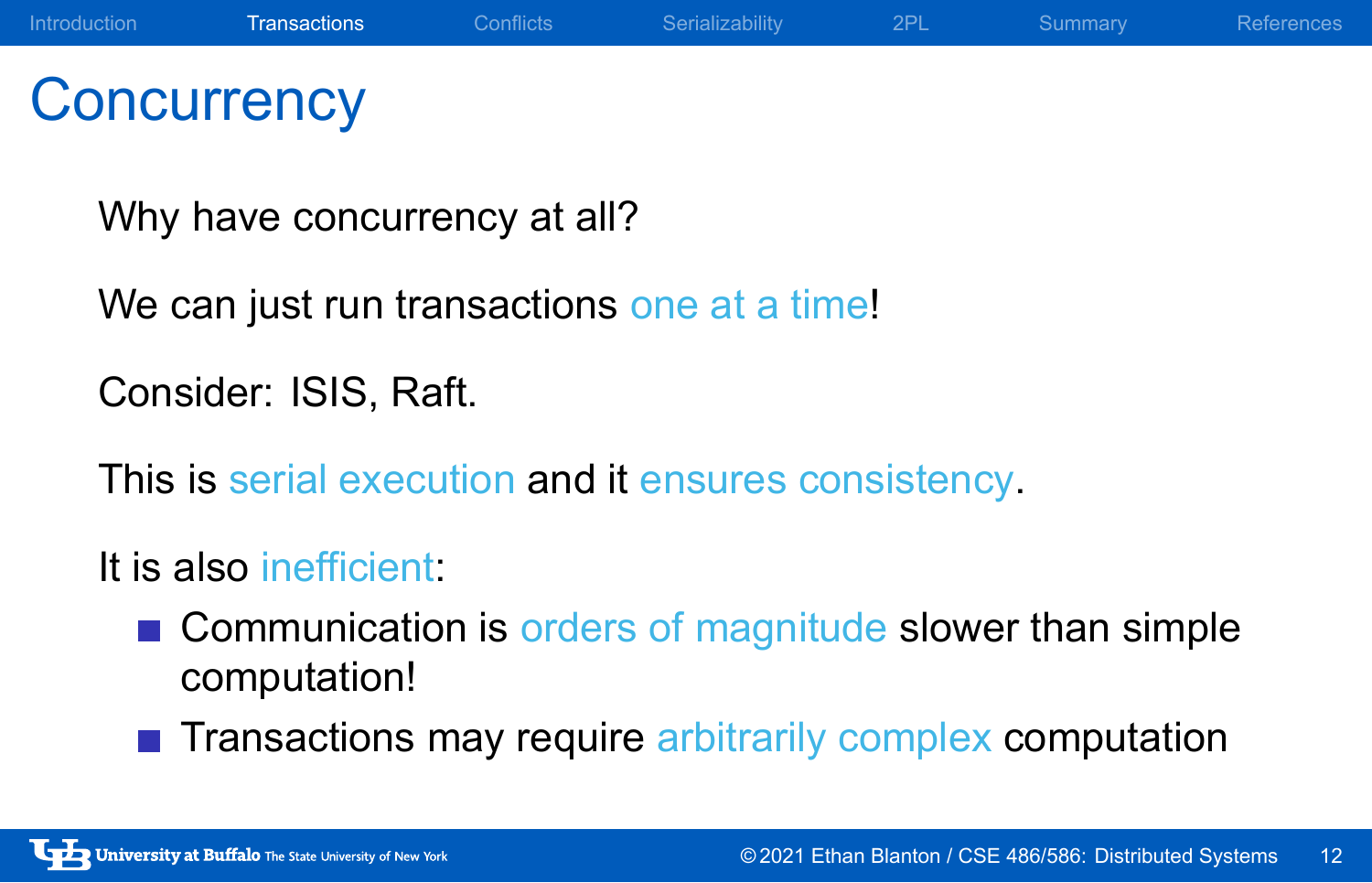## Transaction Independence

Some transactions can freely run concurrently.

For example: two transactions on disjoint state.

T1:

\n
$$
A \leftarrow A + 100
$$
\n
$$
B \leftarrow B - 200
$$
\n
$$
C \leftarrow C + 200
$$

Introduction Transactions Conflicts Serializability 2PL Summary References

There is no ordering of these operations that is incorrect!

All orderings are equivalent to running T1, then T2.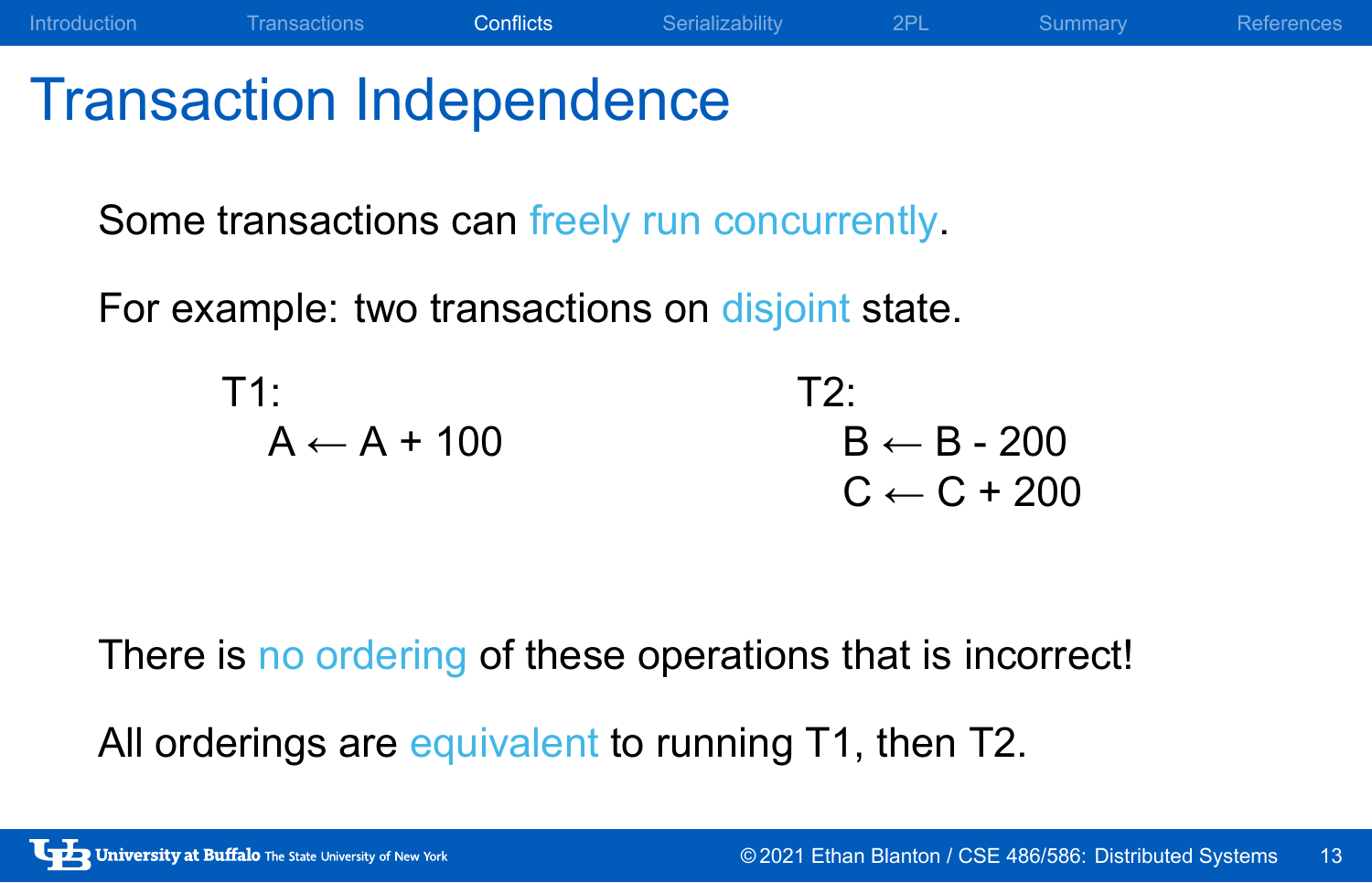#### Transaction Conflicts

In general, two transactions can have problematic ordering if:

Introduction Transactions Conflicts Serializability 2PL Summary References

- Both transactions use some state S
- At least one transaction changes S

We divide these into three conflict types:

- read-write: T1 reads changing values for some state
- write-read: T1 reads a value which is not committed
- write-write: T1's write is overwritten

Note that there is no read-read conflict.

Conflicts between operations can be modeled as graphs [1].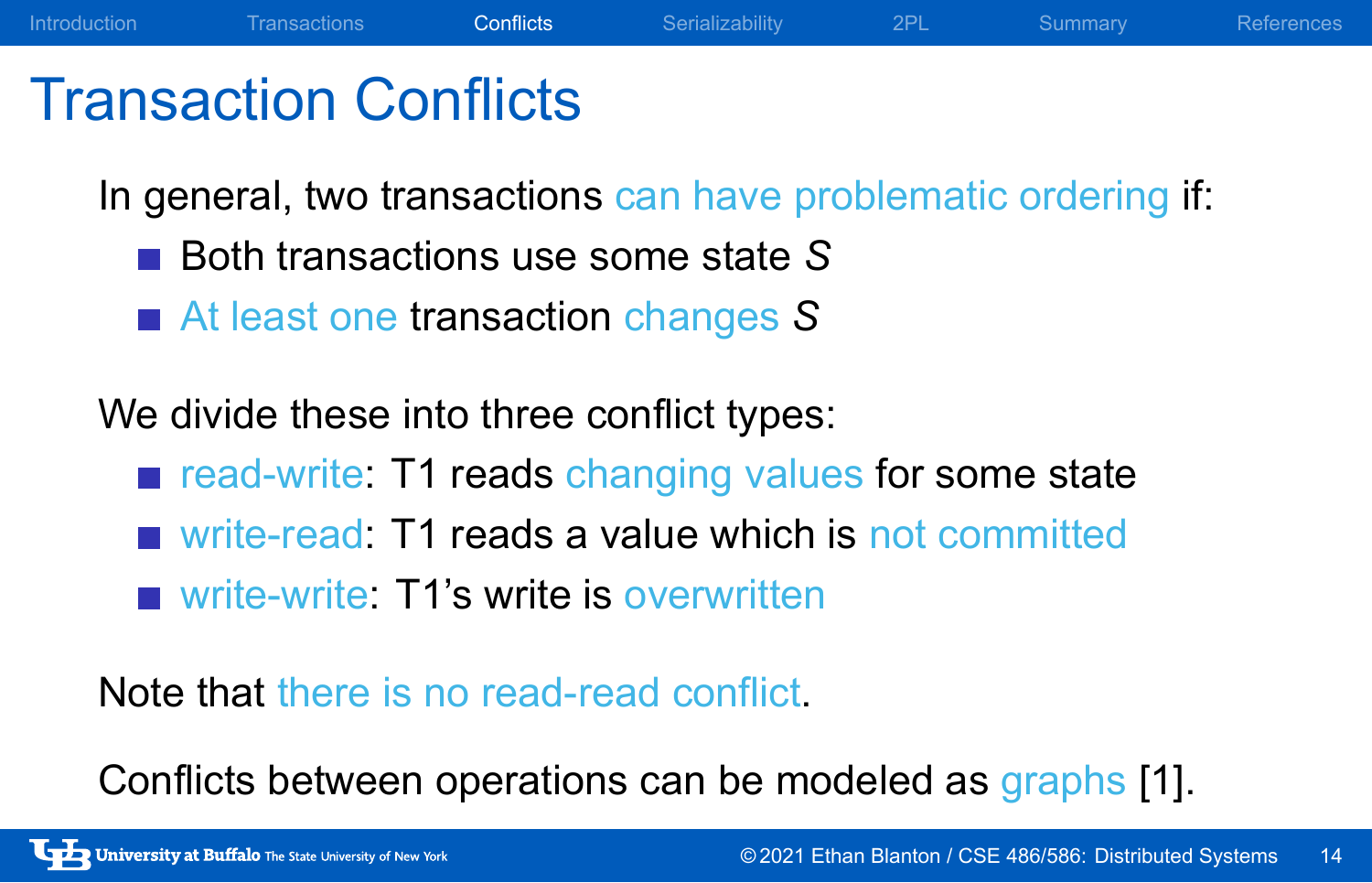## Read-Write Conflict

T1: read A compute read A write something commit

T2: write A commit

It is a read-write conflict if T2 executes during "compute" in T1.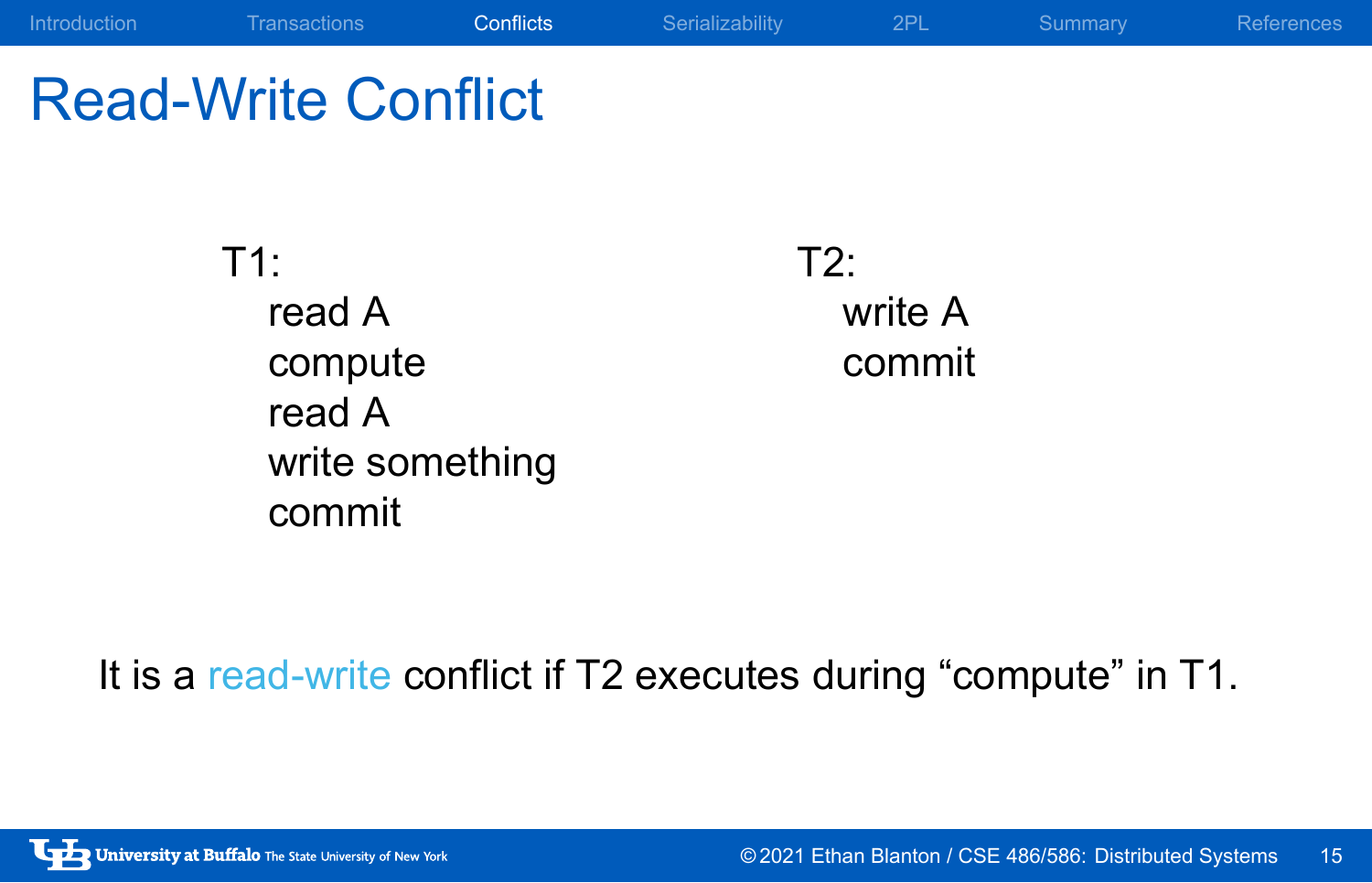## Write-Read Conflict

T1: read A read B write something commit

T2: write A compute write B commit

It is a write-read conflict if T1 executes during "compute" in T2.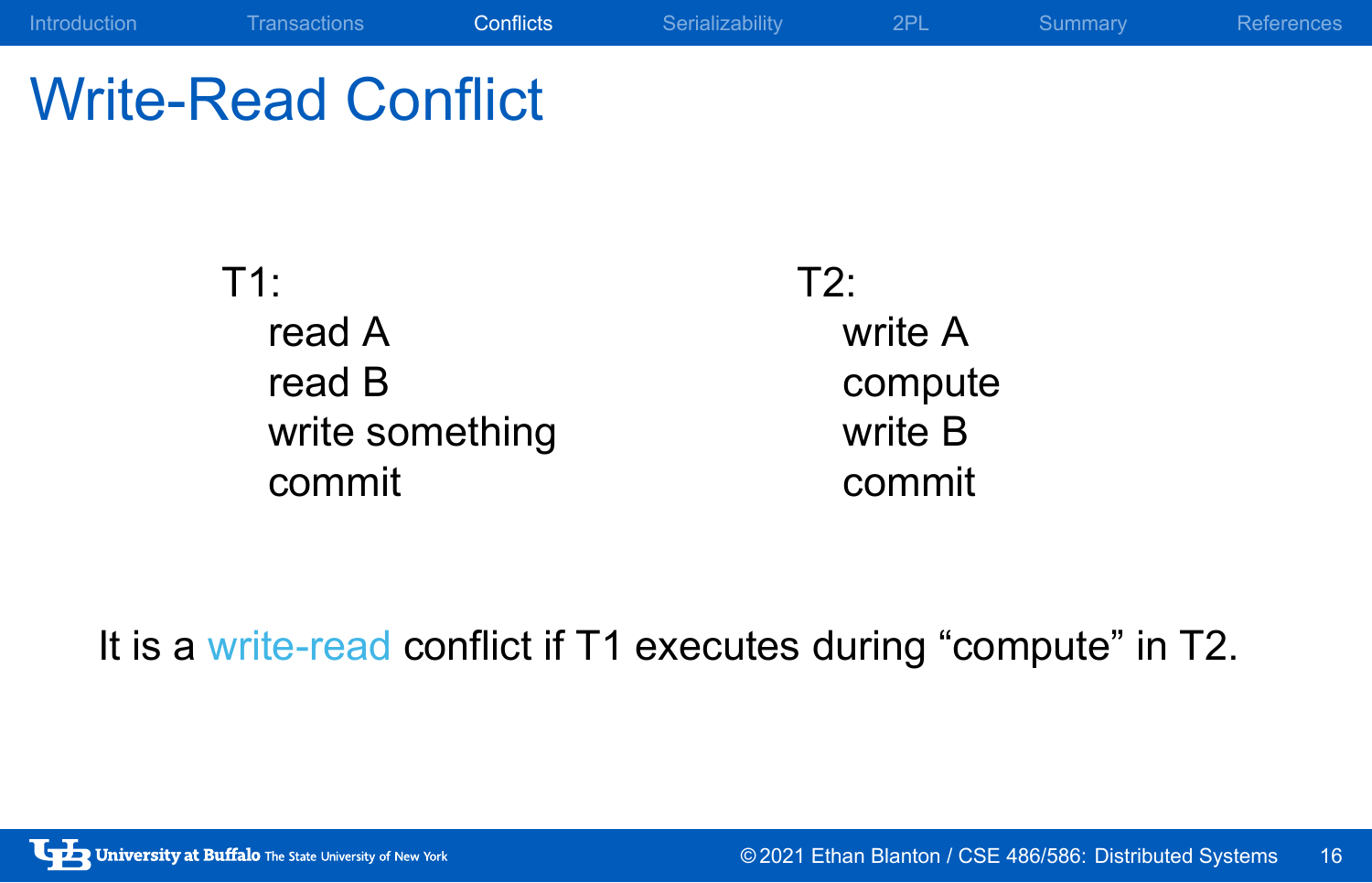### Write-Write Conflict

T1: read A write A compute write B commit

T2: read B write A commit

It is a write-write conflict if T2 executes during "compute" in T2.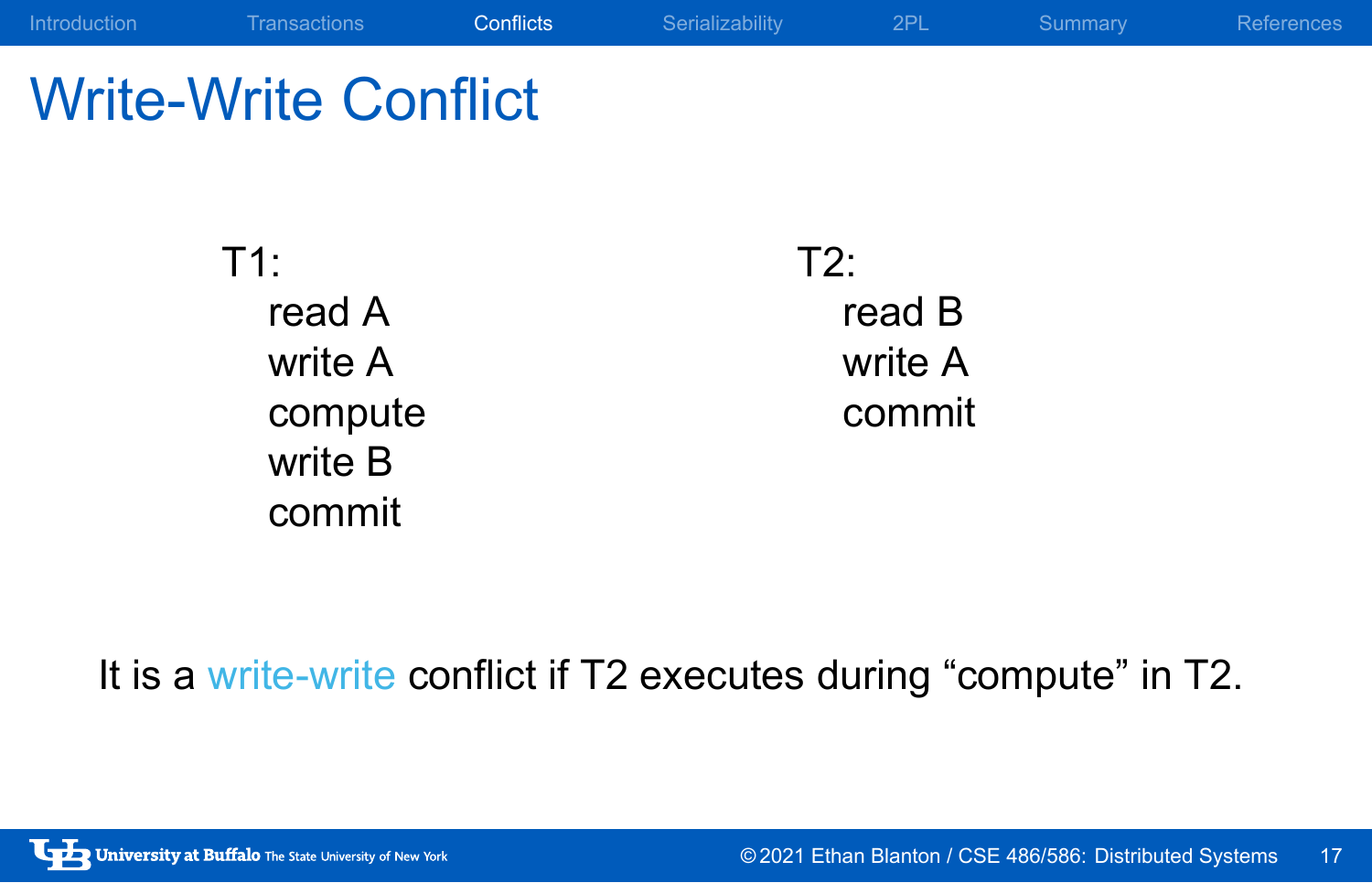## **Serializability**

We wish to interleave transactions to maintain efficiency.

Many more transactions per unit time can be processed this way.

To maintain consistency, we preserve serializability.

Two transactions T1 and T2 are serializable if:

- **to an external observer,**
- $\blacksquare$  it appears as if one happened before the other
- *E.g.*, T1 happened before T2.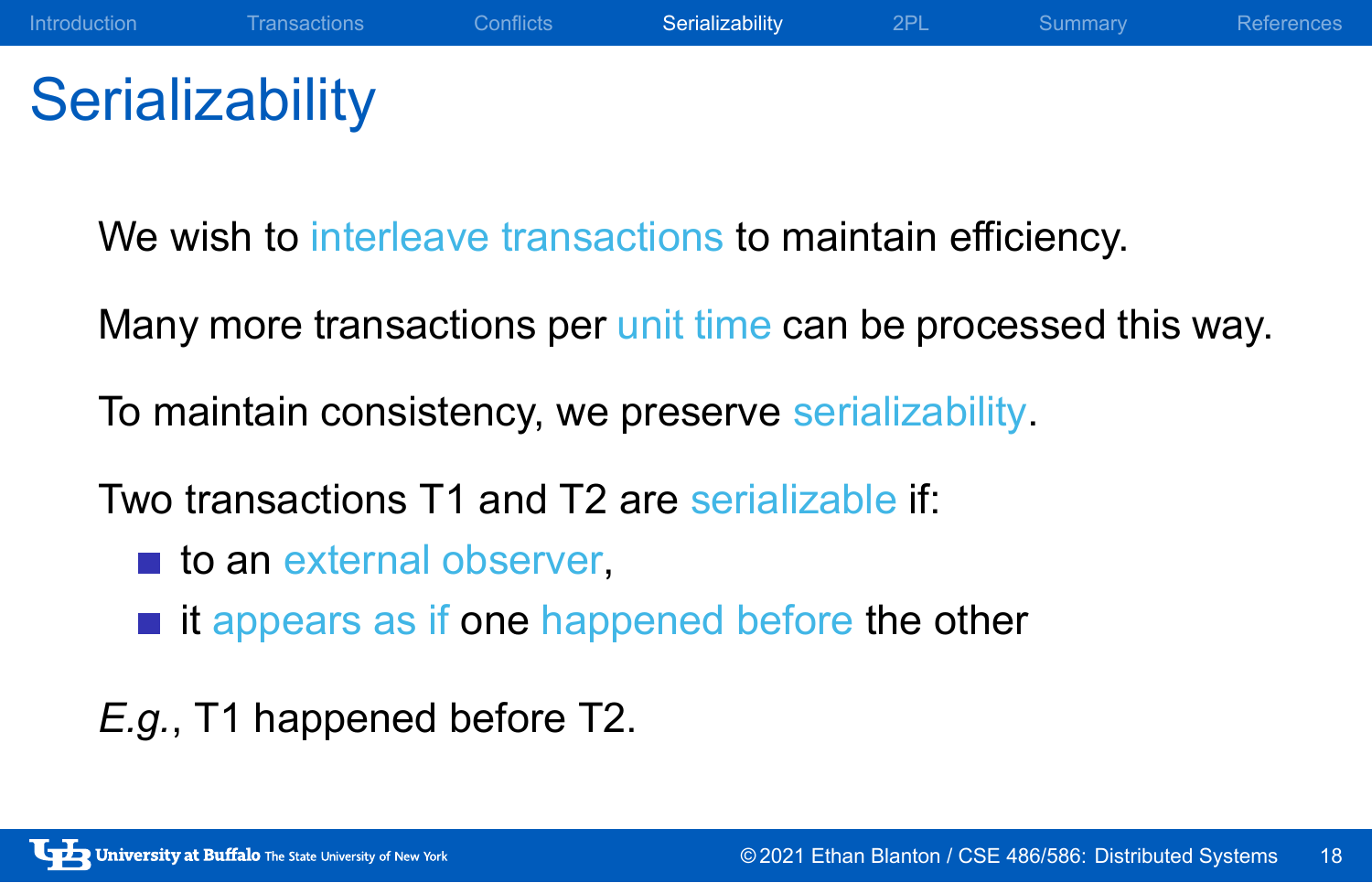### Actions and Transactions

Serializability is determined from the actions in the transaction.

Introduction Transactions Conflicts Serializability 2PL Summary References

A schedule of actions is serializable if it is equivalent to some serial execution of the same transactions.

Formally:

Suppose that *S* is a schedule, and *S<sub>SE</sub>* is its serial equivalent. For every pair of conflicting actions  $a_1$ ,  $a_2$  in *S*, if  $a_1$  happens before  $a_2$  in *S* then  $a_1$  happens before  $a_2$  in  $S_{SE}$ .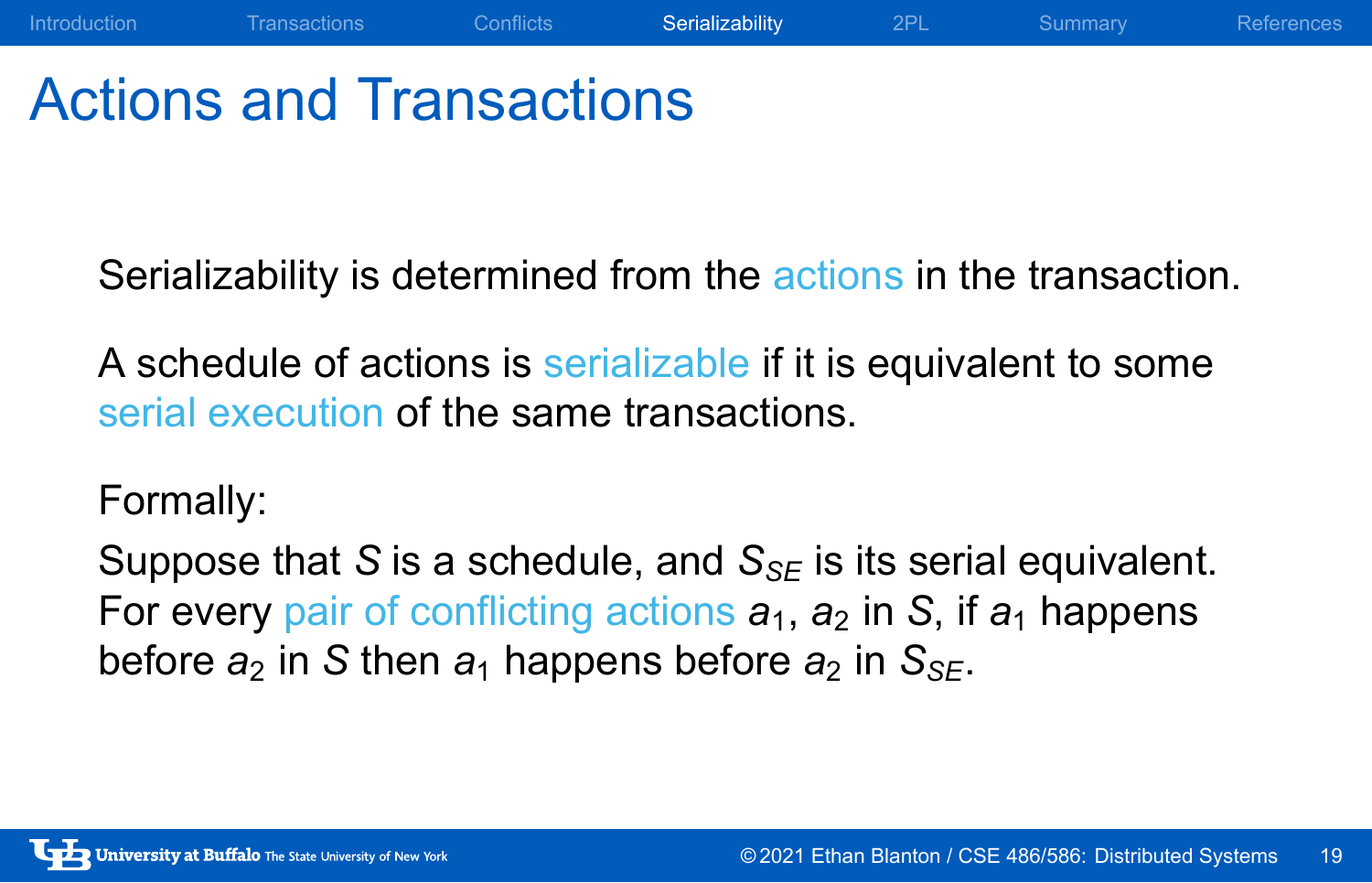# Example

T1: read A write B commit

| read A  |
|---------|
| ₩       |
|         |
| write B |
| commit  |
|         |

T2: read B write C commit

 $T2 \rightarrow T1$ Why not T1  $\rightarrow$  T2?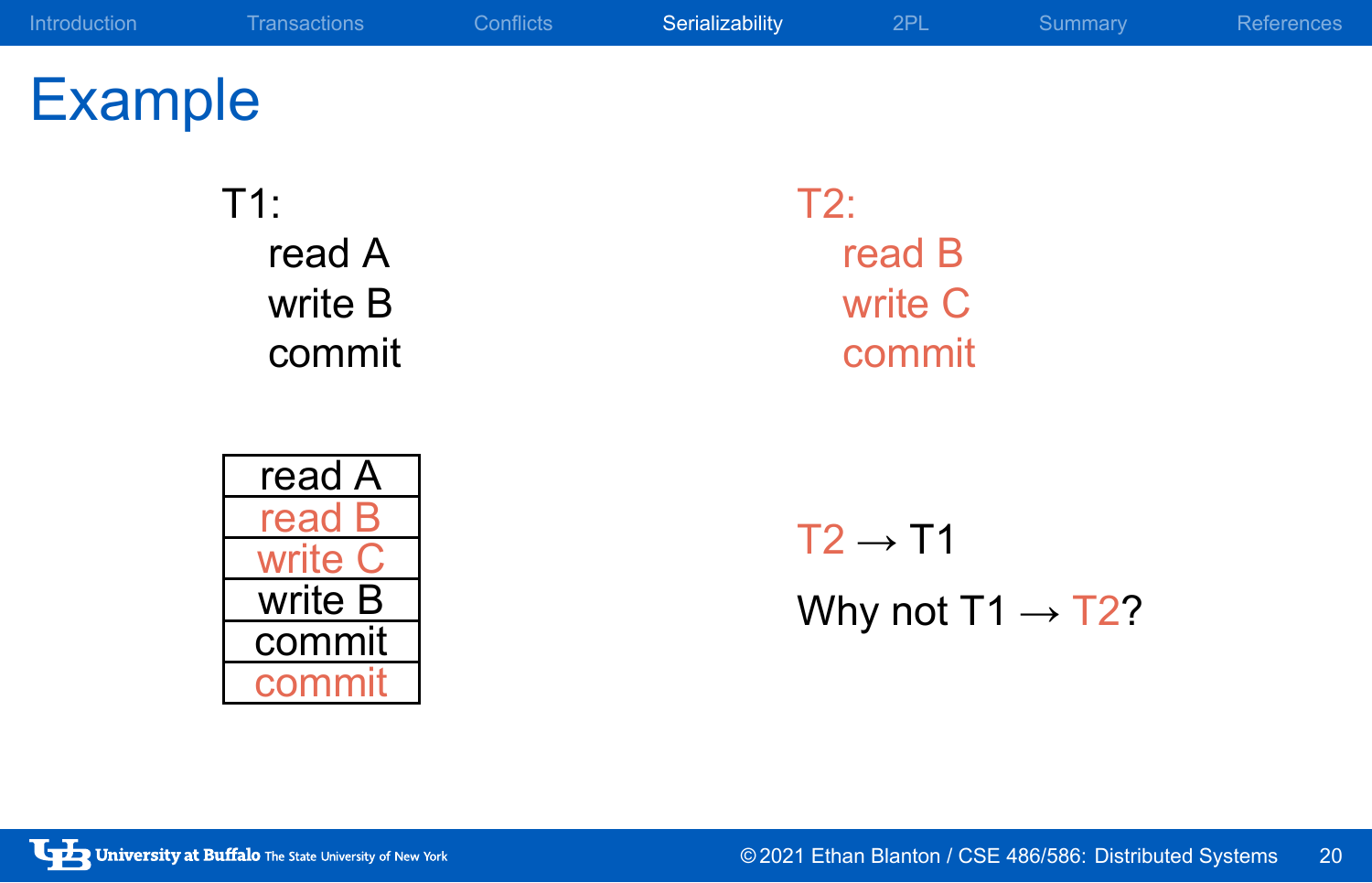## Aborted Transactions

If transactions can abort, then there can be cascading aborts [3].

Introduction Transactions Conflicts Serializability 2PL Summary References

Cascading aborts are where:

- Some transaction T1 observes the output of T2
- T2 aborts instead of committing
- T1 must now abort to preserve serializability

Note that this cannot happen with serial execution: T2 either already committed or already aborted before T1 began.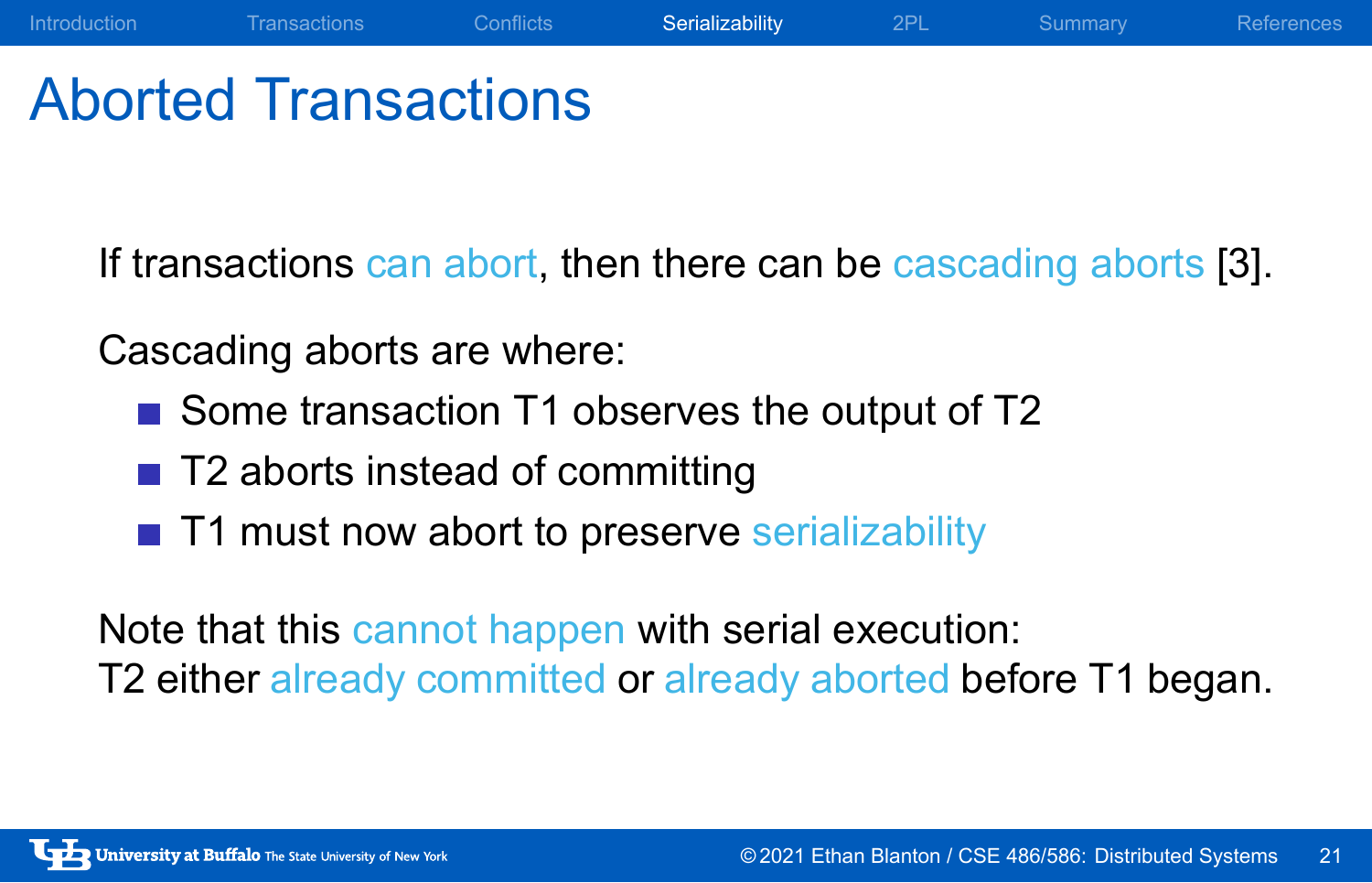## Two-Phase Locking

Transactions maintain serializability if they run in two phases [2]:

Introduction Transactions Conflicts Serializability 2PL Summary References

- Growing Phase: First, a transaction acquires locks
- Shrinking Phase: Second, a transaction releases locks

Not all locks must be acquired/released at the same time.

Once any lock is released, no lock can be acquired.

We call this two-phase locking (2PL).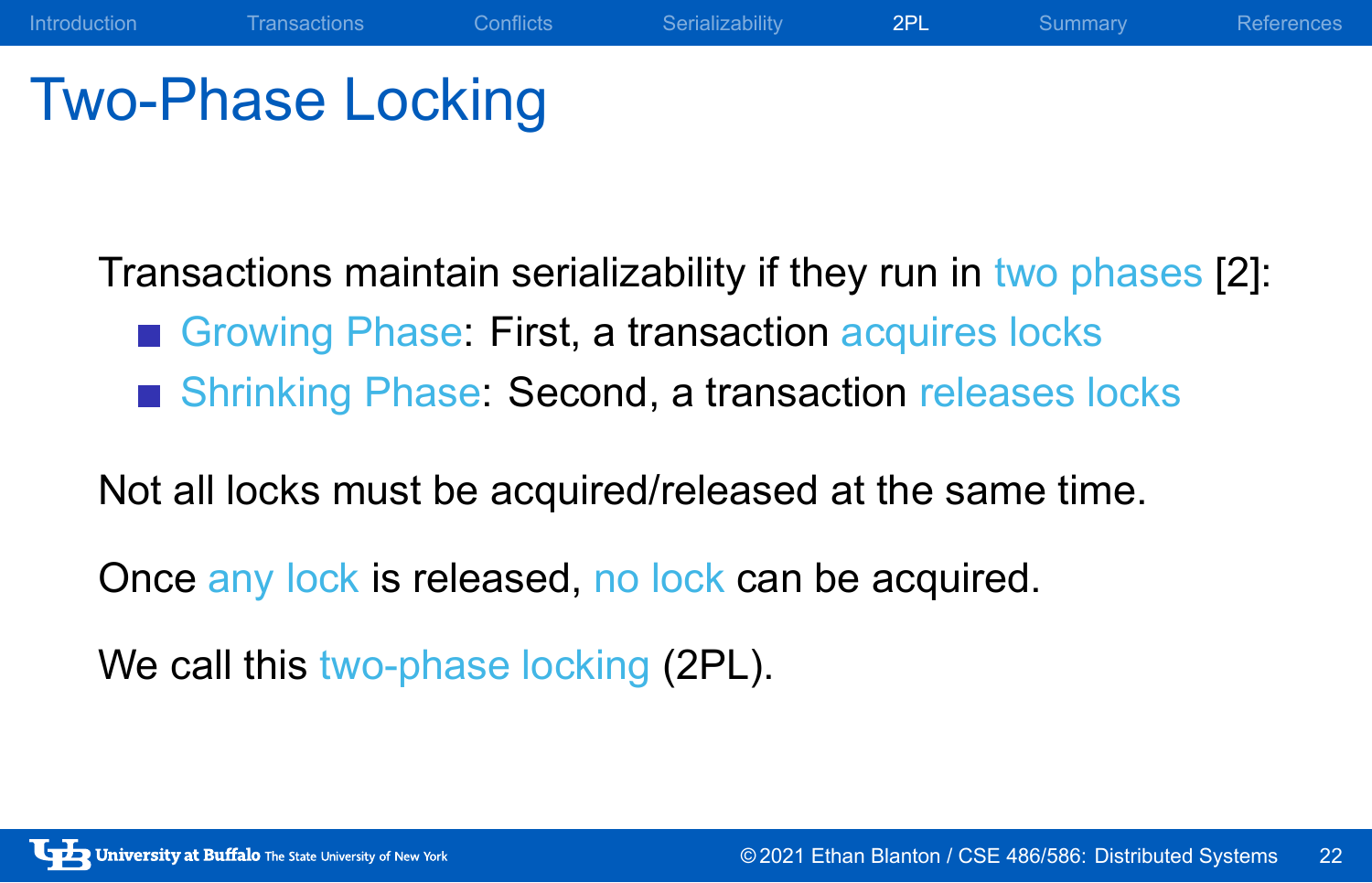### Serializability of 2PL

This preserves serializability because:

- While T1 locks a datum, T2 cannot observe it
- Once T1 unlocks any datum, it will not modify any observable datum

Introduction Transactions Conflicts Serializability 2PL Summary References

Therefore, for each datum, either:

- T1 occurs before T2, or
- T2 occurs before T1

Non-serializability would imply deadlock. (We know how to avoid that!)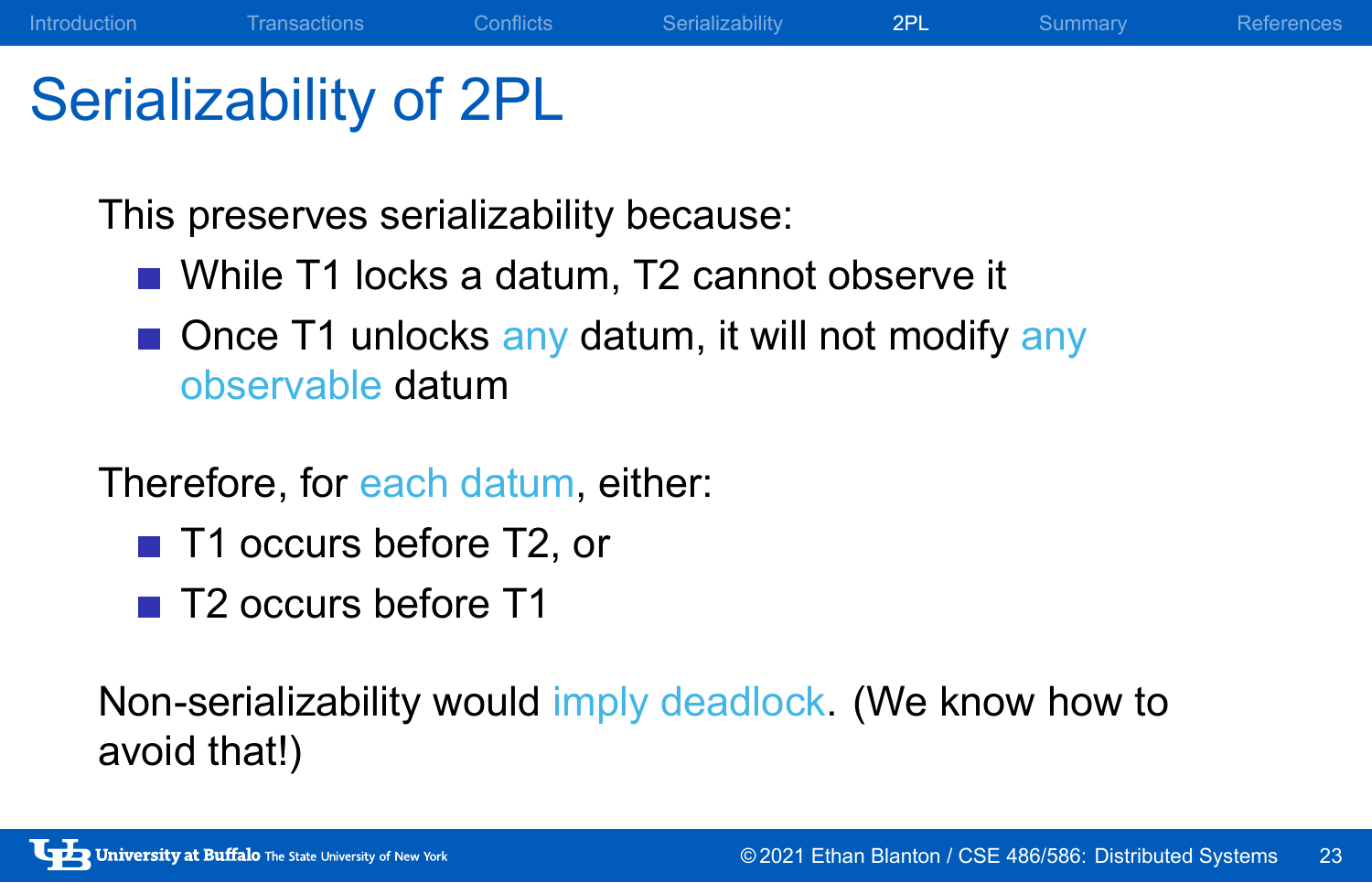### Intuition

There is a point in each transaction where:

- $\blacksquare$  It has acquired all of its locks
- It has not yet released any lock

We call this the lock point.

Effectively, if T1's lock point is before T2's lock point:

■ T1 released every shared datum before T2 locked it

Introduction Transactions Conflicts Serializability 2PL Summary References

■ T1 is serializable before T2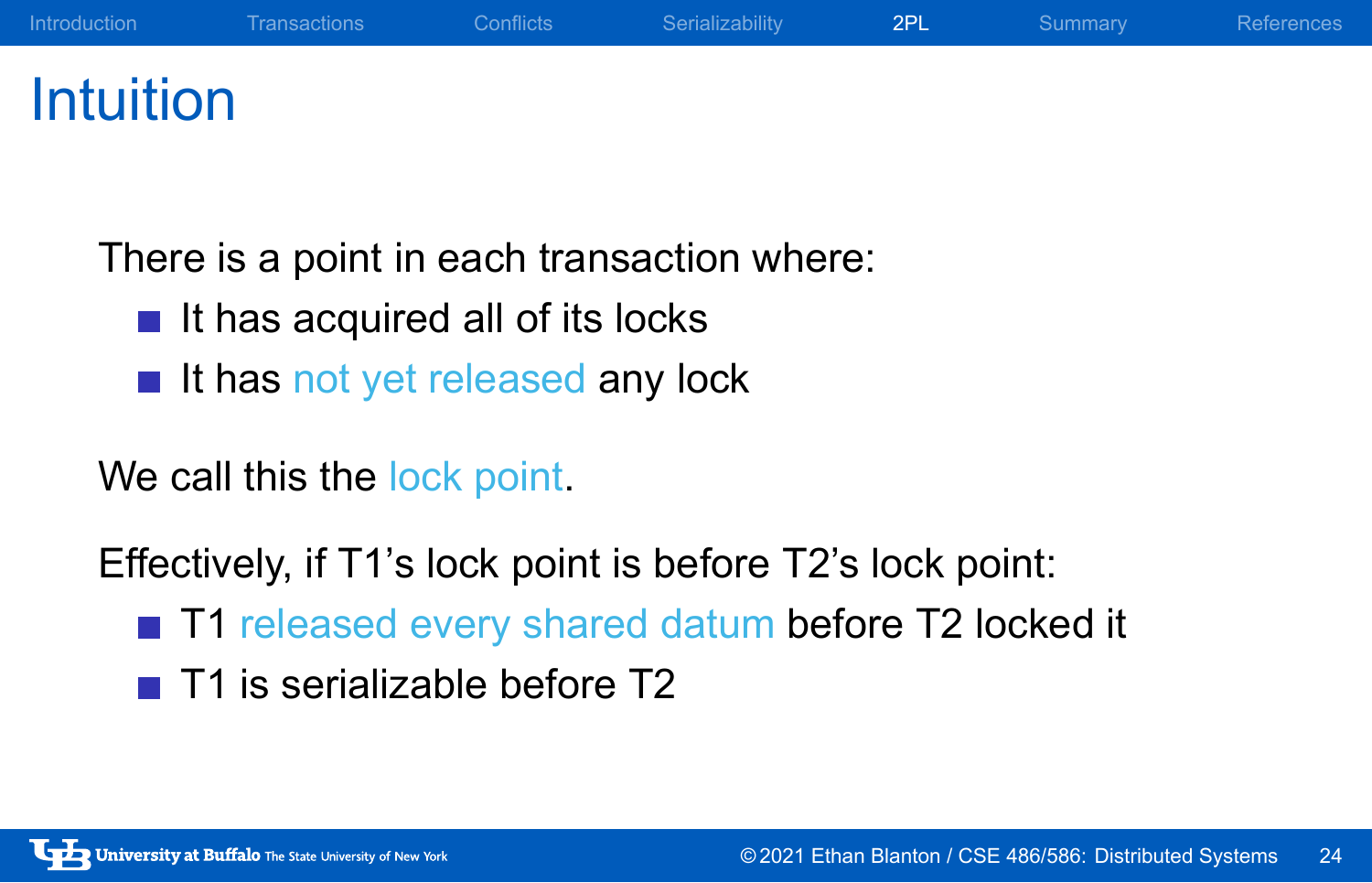## 2PL and Aborts

Two-phase locking does not prevent cascading aborts!

However, there is a modification that does: Strict 2PL.

In strict two-phase locking, all locks are released at once.

In this way, no transaction output is visible until it commits.

If no other transaction views its changes, no aborts can cascade.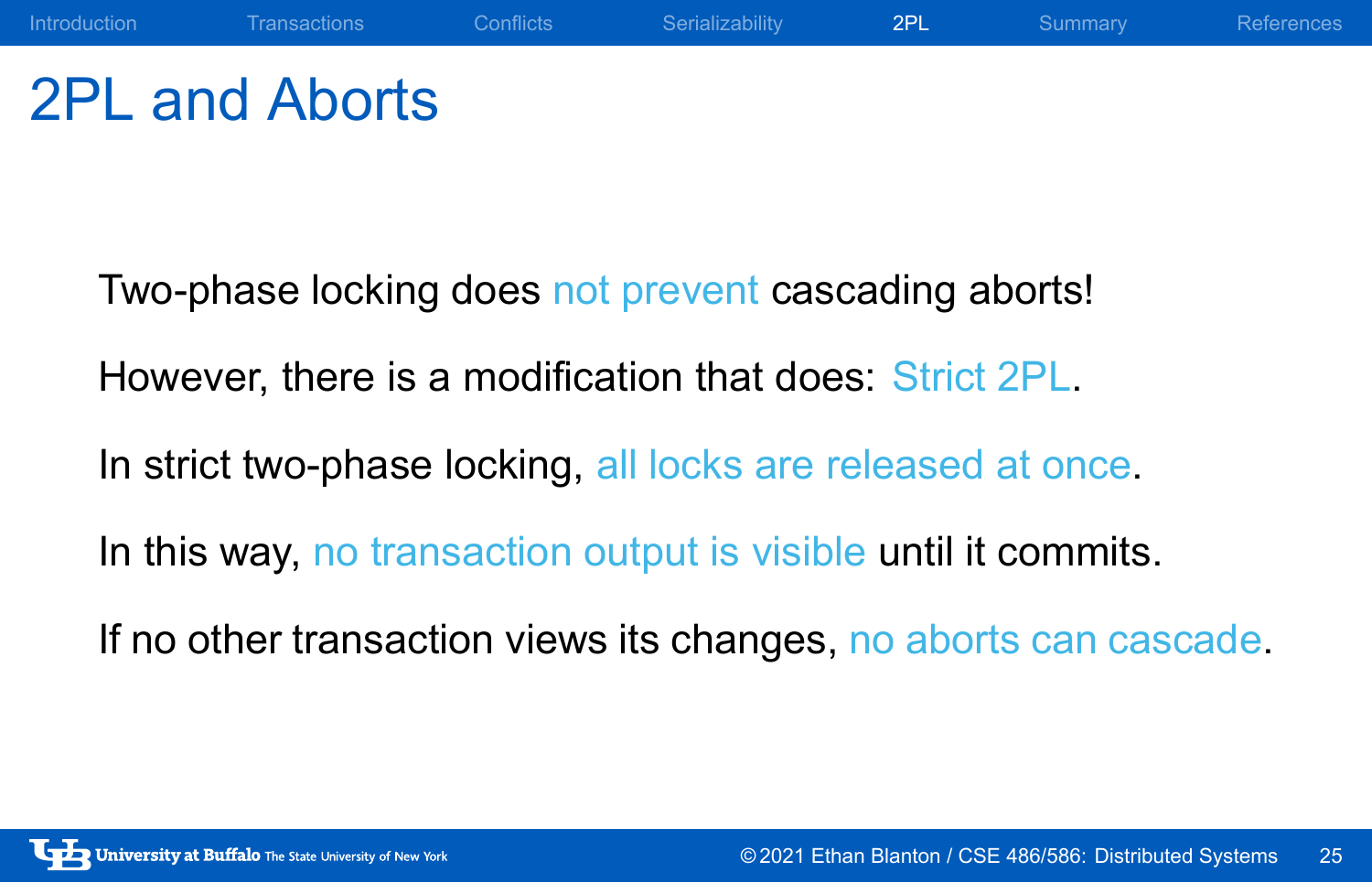# **Summary**

**Transactions are multiple actions grouped together into an** atomic entity.

- The actions in transactions can be interleaved.
- Some interleavings are inconsistent.
- Consistent interleavings are serializable.
- Two-phase locking preserves serializability.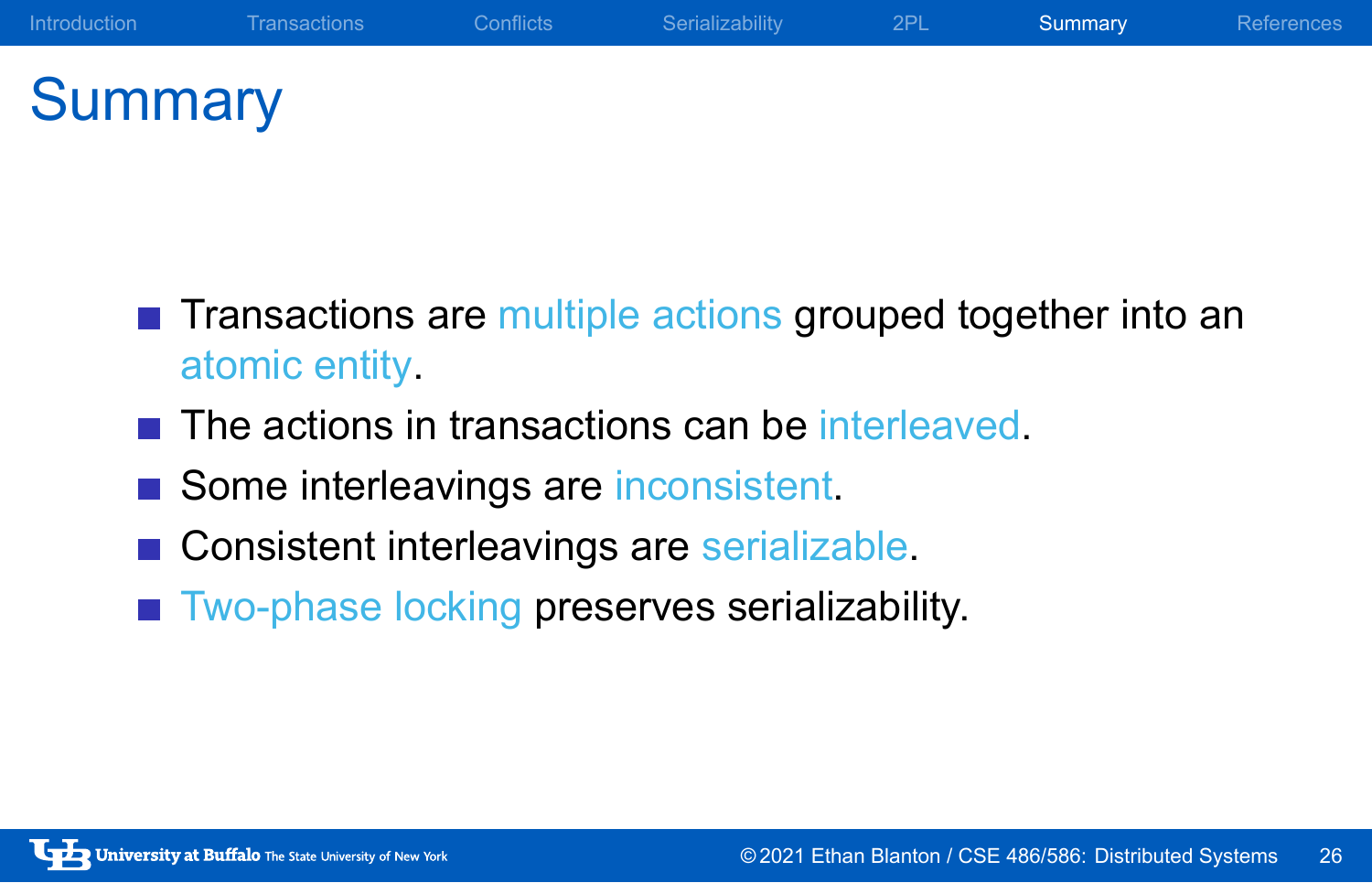#### References I

#### **Optional Readings**

[1] Philip A. Bernstein, David W. Shipman, and Wing S. Wong. "Formal Aspects of Serializability in Database Concurrency Control". In: *IEEE Transactions on Software Engineering* SE-5.3 (May 1979), pp. 203–216. DOI: 10.1109/TSE.1979.234182. URL: https://search.lib.buffalo.edu/permalink/01SUNY\_BUF/12pkqkt/ cdi\_ieee\_primary\_1702620.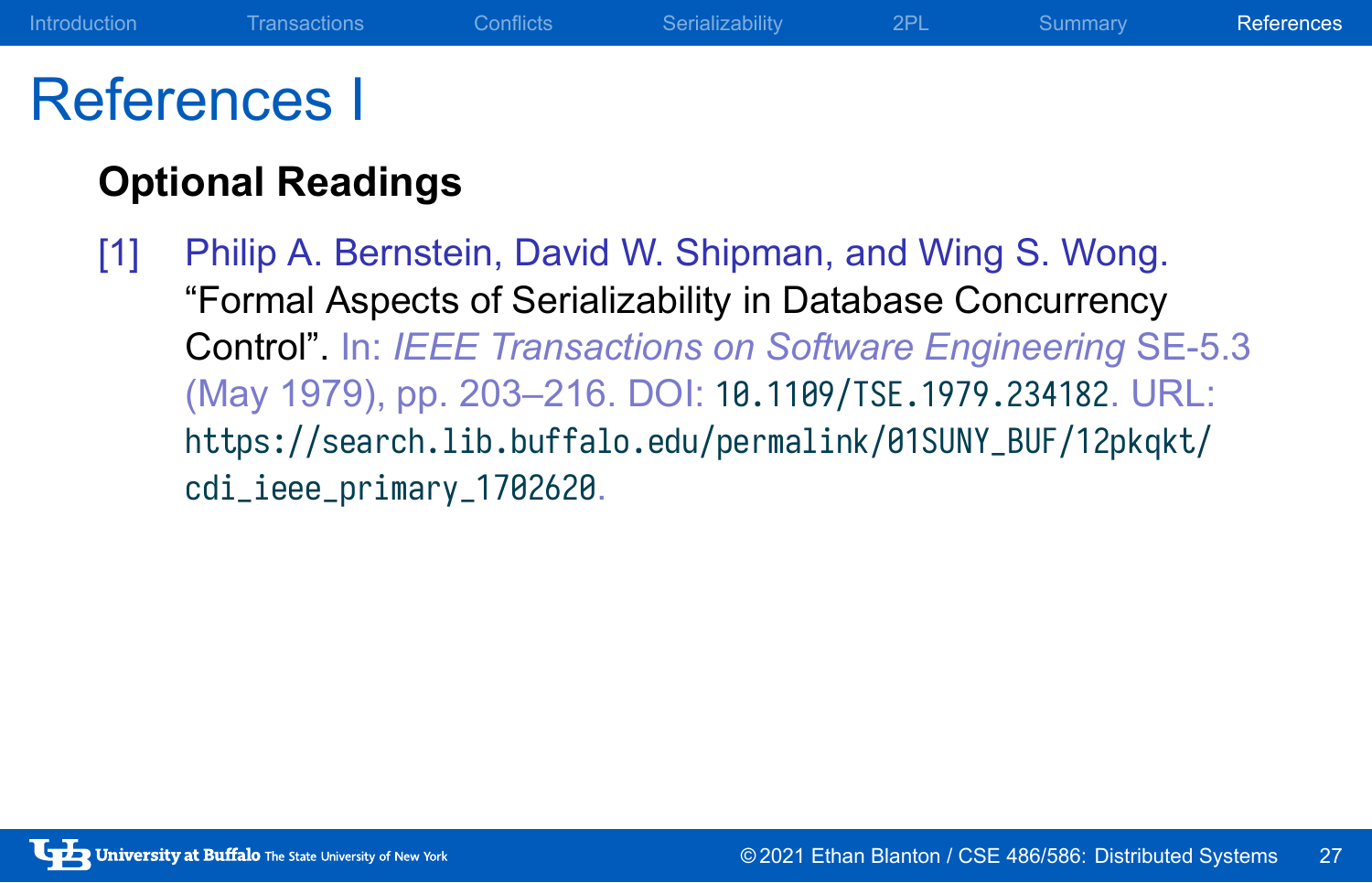#### References II

[2] Kapali. P. Eswaran et al. "The Notions of Consistency and Predicate Locks in a Database System". In: *Communications of the ACM* 19.11 (Nov. 1976). Ed. by Howard L. Morgan, pp. 624–633. DOI: 10.1145/360363.360369. URL: http://citeseerx.ist.psu.edu/viewdoc/download?doi=10.1.1.386. 9726&rep=rep1&type=pdf.

Introduction Transactions Conflicts Serializability 2PL Summary References

[3] M. Tamer Özsu and Patrick Valduriez. *Principles of Distributed Database Systems*. Fourth Edition. Springer, 2020. ISBN: 978-3-030-26252-5.